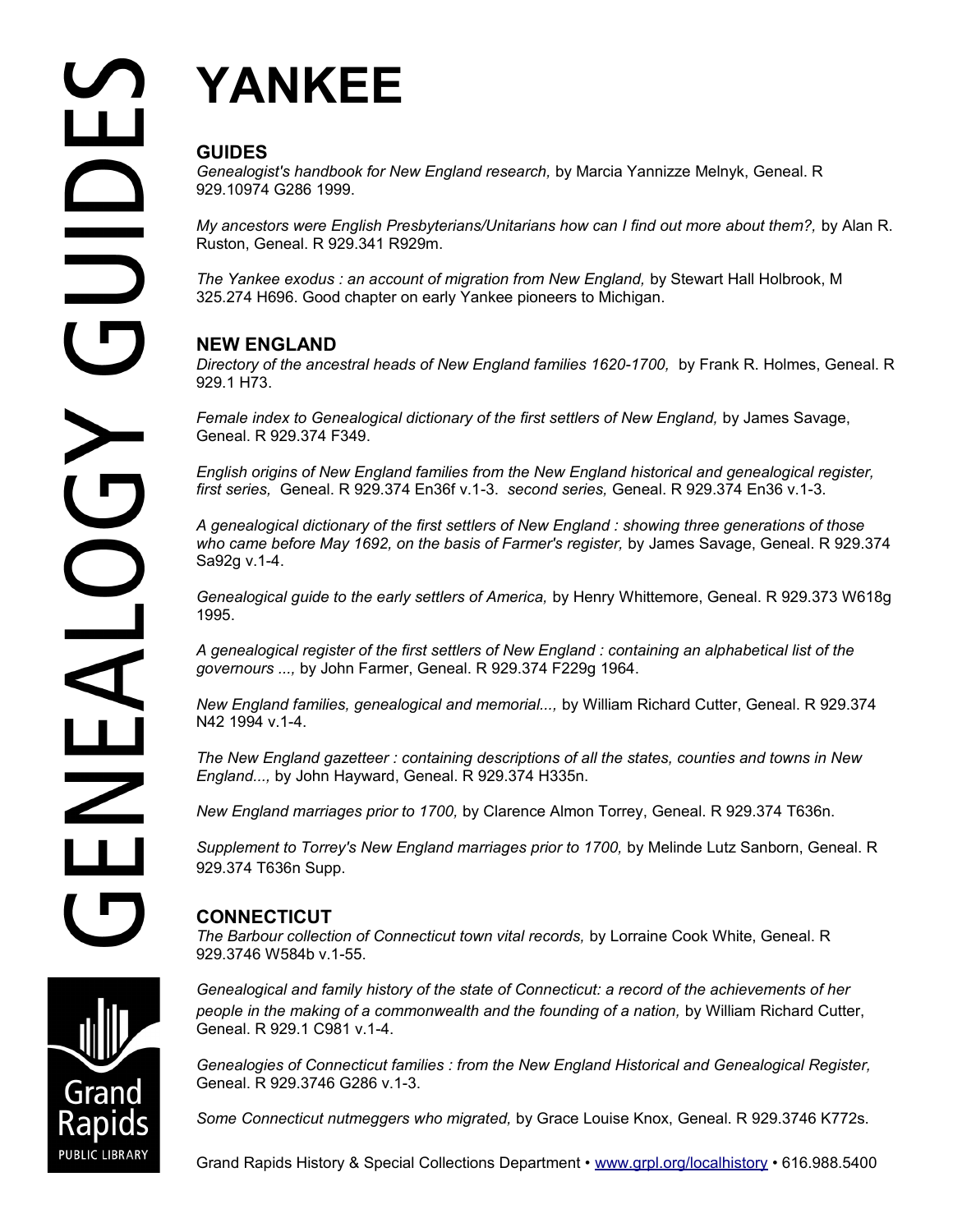*The record of Connecticut men in the military and naval service during the War of the Revolution, 1775-1783,* Geneal. R 973.3446 R245.

*Vital records of Connecticut,* Geneal. R 929.3746 G762v v.1-9.

# **MAINE**

*Genealogical dictionary of Maine and New Hampshire,* by Sybil Noyes, Geneal. R 929.1 N87.

*Maine wills, 1640-1760,* by William M. Sargent, Geneal. R 929.3741 Sa73m pt.1-2.

*The pioneers of Maine and New Hampshire, 1623 to 1660 : a descriptive list, drawn from records of the colonies, towns, churches, courts and other contemporary sources,* by Charles Henry Pope, Geneal. R 929.1 P81p.

*Soldiers, sailors, and patriots of the Revolutionary War, Maine,* by Carleton Edward Fisher, Geneal. R 973.3441 F531s : 9/95.

# **MASSACHUSETTS**

*Boston births, baptisms, marriages, and deaths, 1630-1699 : Boston births, 1700-1800,* Geneal. R 929.374461 B657b 1978.

*Genealogies of Mayflower families : from the New England Historical and Genealogical Register,*by Gary Boyd Roberts, Geneal. R 929.3744 G286 v.1-3.

*Genealogical and personal memoirs relating to the families of Boston and eastern Massachusetts,* Geneal. R 929.3744 G286p v.1-4.

*An index of pioneers from Massachusetts to the West especially the State of Michigan...,* by Charles Allcott Flagg, Geneal. R 929.3 F597 1975.

*Mayflower births & deaths : from the files of George Ernest Bowman at the Massachusetts Society of Mayflower Descendants,* by Susan E. Roser, Geneal. R 929.3744 R728m v.1-2.

*Mayflower families through five generations : descendants of the Pilgrims who landed at Plymouth, Mass., December 1620,* Geneal. R 929.3744 M453 v.1-19.

*Mayflower source records : primary data concerning southeastern Massachusetts, Cape Cod, and the islands of Nantucket and Martha's Vineyard : from the New England Historical and Genealogical Register, by Gary Boyd Roberts,* Geneal. R 929.3744 R541m.

*Massachusetts soldiers and sailors of the revolutionary war a compilation from the archives,* Geneal. R 929.3744 M382m v.1-17.

*The pioneers of Massachusetts : a descriptive list, drawn from records of the colonies, towns, and churches, and other contemporaneous documents,* by Charles Henry Pope, Geneal. R 929.3744 P81p 1965.

*Records of Plymouth Colony : births, marriages, deaths, burials, and other records, 1633-1689,* Geneal. R 929.3744 P749 N42 1976.

*Southern Massachusetts cemetery collection,* by Susan Salisbury, Geneal. R 929.5744 Sa34s.

*A surname guide to Massachusetts town histories,* by Phyllis O. Longver, Geneal. R 929.3744 L867s : 8/95.

### **NEW HAMPSHIRE**

*Genealogical and family history of the state of New Hampshire: a record of the achievements of her people in the making of a commonwealth and the founding of a nation,* by Ezra S. Stearns, Geneal. R 929.1 St31 v.1-4.

*Inhabitants of New Hampshire, 1776,* by Emily S. Wilson, Geneal. R 312.09742 1776 W692i.

Grand Rapids History & Special Collections Department • [www.grpl.org/localhistory](http://www.grpl.org/localhistory) • 616.988.5400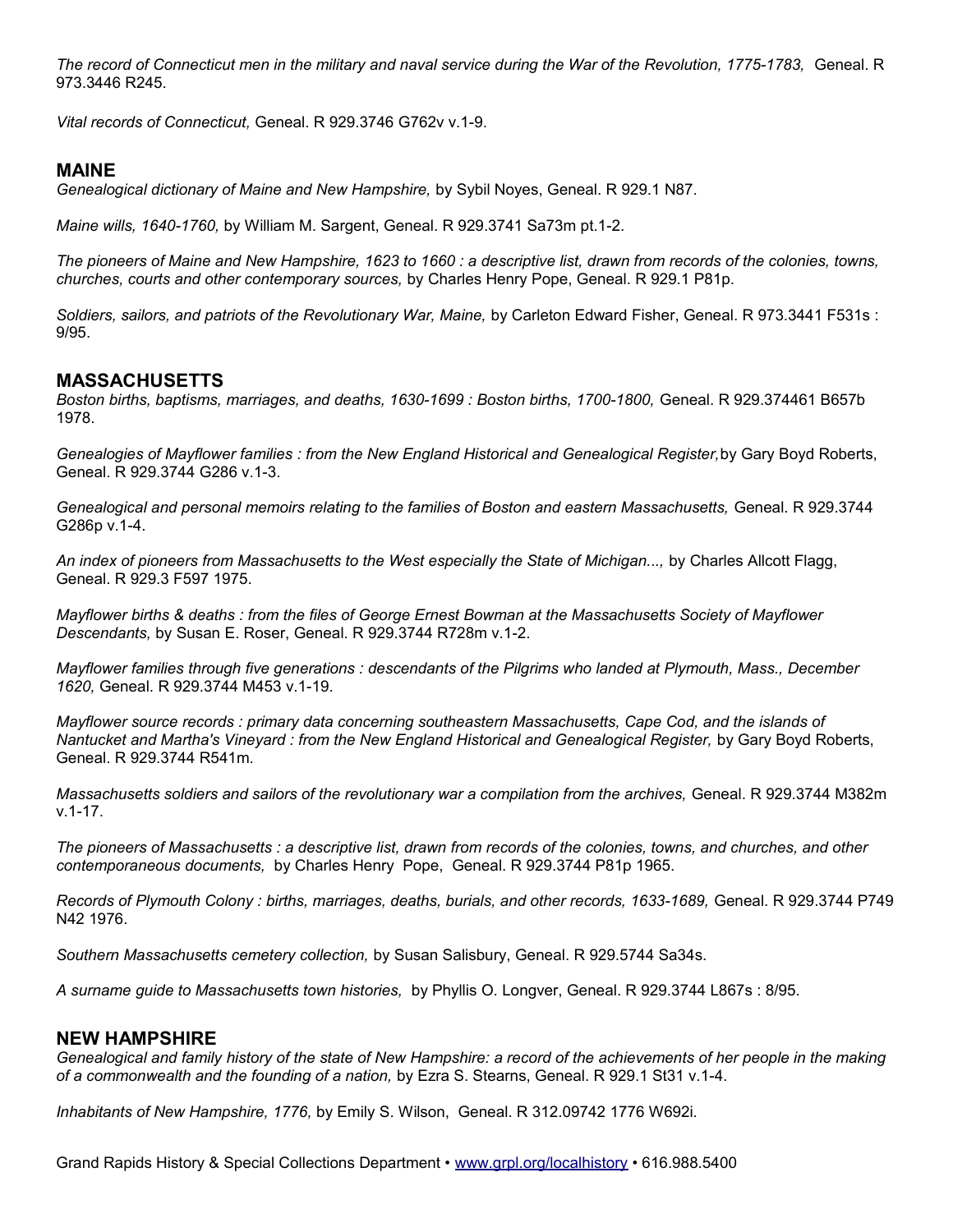*New Hampshire residents, 1633-1699,* by Jay Mack Holbrook, Geneal. R 929.3742 H694r : 8/95.

*New Hampshire 1742 estate list,* by Pauline Johnson Oesterlin, Geneal. R 929.3742 Oe8n : 8/95.

*New Hampshire family records,* by William Copeley, Geneal. R 929.3742 C79n v.1-2.

*New Hampshire marriage licenses and intentions, 1709-1961,* by PaulineJohnson Oesterlin, Geneal. R 929.3742 Oe8nm : 6/96.

#### **NEW YORK**

.

*10,000 vital records of central New York, 1813-1850,* by Fred Q. Bowman, Geneal. R 929.3747 B684c

*10,000 vital records of eastern New York, 1777-1834,* by Fred Q. Bowman, Geneal. R 929.3747 B684e.

*10,000 vital records of western New York, 1809-1850,* by Fred Q. Bowman, Geneal. R 929.3747 B684t.

*Early settlers of New York State their ancestors and descendants,* by Janet Wethy Foley, Geneal. R 929.3747 F699e v.1- 2.

*New York area key : a guide to the genealogical records of the State of New York including maps, histories, charts, and other helpful materials ,* by Florence Clint, Geneal. R 929.3747 C617n.

*New York marriages previous to 1784 : a reprint of the original edition of 1860 with additions and corrections. Including Supplementary list of marriage licenses. New York marriage licenses /* by Robert H. Kelby*. New York marriage licenses, 1639 : with index /*by Kenneth Scott*,* Geneal. R 929.3 N42 1968.

Upstate New York in the 1760s tax lists and selected militia rolls of Old Albany County, 1760-1768, by, Florence A, Christoph, Geneal. R 929.3747 C466u : 4/96.

*Western New York land transactions extracted from the archives of the Holland Land Company,* by Karen E. Livsey, Geneal. R 929.37479 L767w 1804-35 v.1-2.

# **RHODE ISLAND**

*Civil and military list of Rhode Island. 1647-1850 A list of all officers elected by the General assembly,* by Joseph Jencks Smith, Geneal. R 929.3745 Sm5 v.1-2.

*Genealogies of Rhode Island families from the New England Historical and Genealogical Register,* Geneal. R 929.3745 G286 v.1-2.

*Lineages of the Society of Mayflower Descendants in the State of Rhode Island and Providence Plantations,* Geneal. R 929.3745 L645 v.1-2.

*Rhode Island genealogical register,* Geneal. R 929.3745 B37ri v.10-19.

*Rhode Island land evidences, vol. I, 1648-1696 abstracts,* Geneal. R 929.3745 R346 1970.

*Rhode Island sources for family historians and genealogists,* by Kip Sperry, Geneal. R 929.3745 Sp37r.

*Vital record of Rhode Island 1636-1850 : first series : births, marriages and deaths : a family register for the people,* by James N. Arnold, Geneal. R 929.3 Ar6 v.1-21.

*Rhode Island in the colonial wars: a list of Rhode Island soldiers & sailors in the old French & Indian war, 1755-1762,* by Howard M. Chapin, Geneal. R 929.4 C37.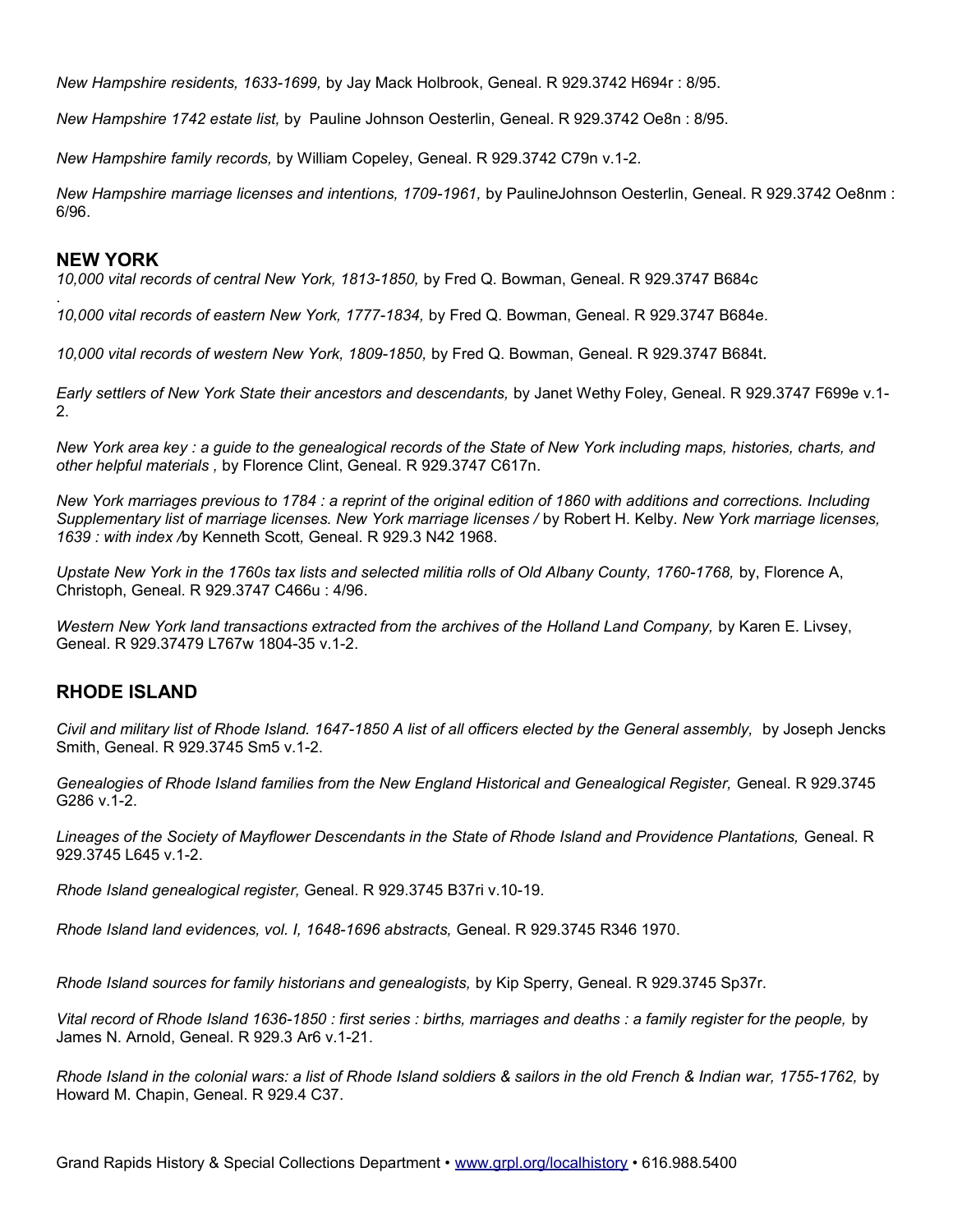## **VERMONT**

*Genealogical and family history of the state of Vermont: a record of the achievements of her people in the making of a commonwealth and the founding of a nation,* by Hiram Carleton, Geneal. R 974.3 C193g v.1-2.

*The State of Vermont Rolls of the soldiers in the revolutionary war, 1775 to 1783,* Geneal. R 929.3743 V592r.

*Vermont land grantees, 1749-1803*, by Jack Mack Holbrook, Geneal. R 929.3743 H694v [microform].

# **PASSENGER LISTS**

*Emigrants from England, 1773-1776,* by Gerald Fothergill, Geneal. R 929.373 F82e 1976.

*The great migration begins : immigrants to New England, 1620-1633,* by Robert Charles Anderson, Geneal. R 929.374 An24g v.1-3.

*The great migration : immigrants to New England, 1634-1635,* by Robert Charles Anderson, Geneal. R 929.374 An231i v.1.

*List of emigrants to America from Liverpool, 1697-1707,* Geneal. R 929.10941 L696 1969.

*Immigrants to New England, 1700-1775,* by Ethel Stanwood Bolton, Geneal. R 929.3 B63.

*Passengers to America: a consolidation of ship passenger lists from the New England Historical and Genealogical Register,* by Michael Tepper, Geneal. R 929.373 P2661.

*Port arrivals and immigrants to the city of Boston, 1715-1716 and 1762-1769,* Geneal. R 929.37446 P83.

*Ship passenger lists : National and New England, 1600-1825,* by Carl Boyer, Geneal. R 929.373016 B695s.

#### **CENSUS**

Connecticut Census Index, 1800-1850

Maine Census Index, 1800 – 1850

*Maine families in 1790,* by Ruth Gray, Geneal. R 929.3741 M284f v.1-4.

Massachusetts Census Index, 1790-1850

New Hampshire Census Index, 1790-1850

*New Hampshire 1732 census,*by Jay Mack Holbrook, Geneal. R 929.3742 H694n : 8/95.

New York Census Index, 1790-1850

Rhode Island Census Index, 1790-1850

*Rhode Island Census 1782,* by Jay Mack Holbrook, Geneal. R 312.09745 H694r : 8/95.

Vermont Census Index, 1790-1850

*Heads of families at the second census of the United States taken in the year 1800: Vermont, Geneal. R 312.09743 1800 Un3h 1972.* 

*Vermont 1771 census,* by Jay Mack Holbrook, Geneal. R 312.09743 H694v : 8/95.

*Vermont families in 1791,* by Scott A. Bartley, Geneal. R 929.3743 V592f v.1-2.